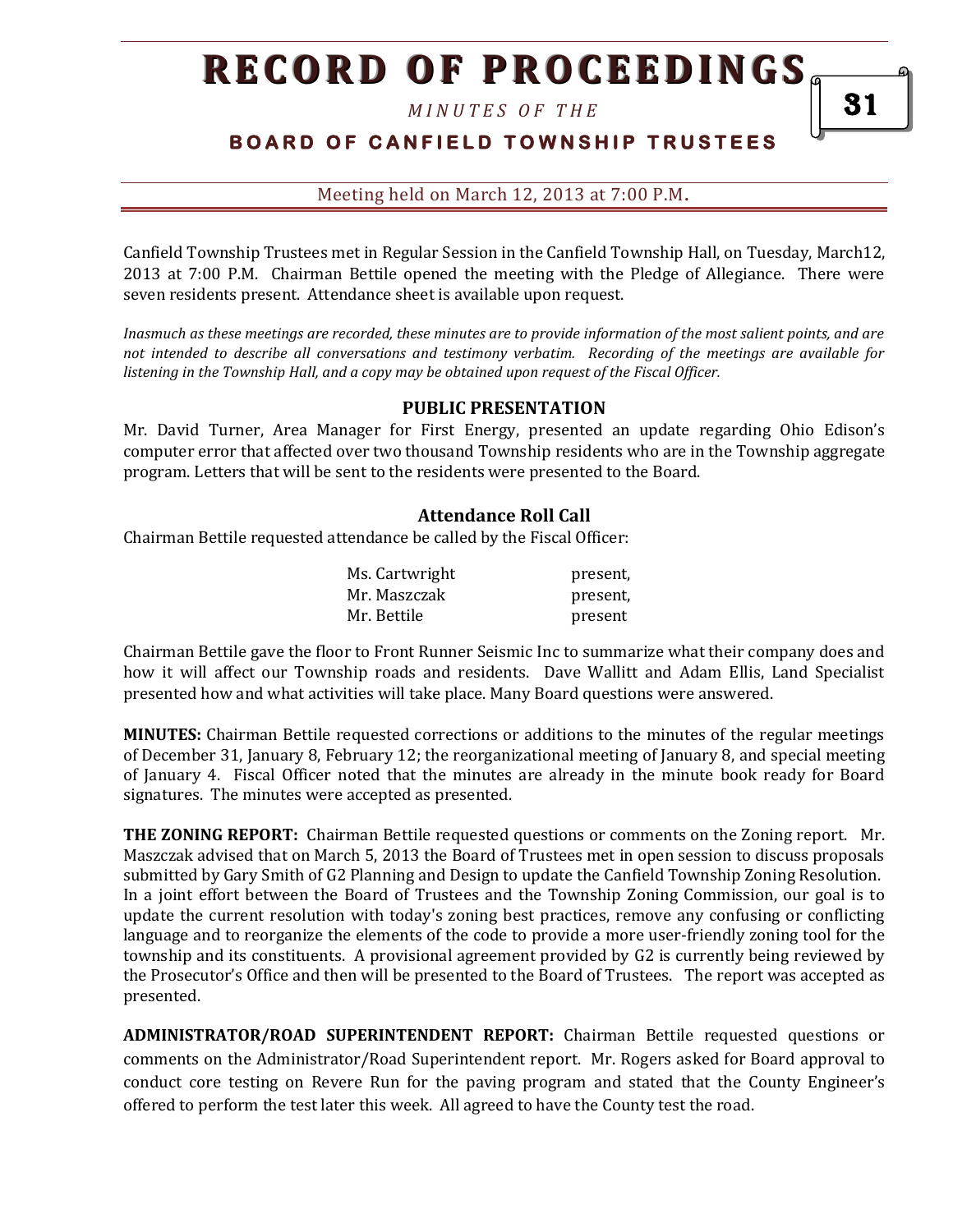*M I N U T E S O F T H E* 

# **B O A R D O F C A N F I E L D T O W N S H I P T R U S T E E S**

## Meeting held on March 12, 2013 at 7:00 P.M**.**

Mr. Maszczak noted selected roads on the crack sealant list asking what criteria was use by Mr. Rogers. Mr. Rogers detailed his rationale behind the selection. Mr. Maszczak noted that it does appear that the streets selected last year for the crack sealant program appeared to be staying intact; therefore, getting a longer useful life, so the program appears to be working. Mr. Rogers asked if these are the streets that the Board would like to approve. Ms. Cartwright advised that she still needs another week or so to drive the areas. Mr. Bettile noted that by the next meeting, we will have the core testing information and we can make that decision then.

Mr. Rogers updated the Board on the Indian Run Phase V issues. Mr. Roger still has to address standing water in one area with Mr. Diorio. The report was accepted as presented.

**FISCAL OFFICERS REPORT:** Chairman Bettile called on the Fiscal Officer, Carmen I. Heasley, to present the financials and she did so in detail. The Public Works Department laptop was discussed and the Board agreed that another laptop should be purchased. Mr. Bettile will discuss with Mr. Burkett his needs and report at the next meeting.

**Correspondence:** Fiscal Officer explained the forms received from the insurance company. The building values and equipment must be verified before she will certify the form. Ms. Heasley made a copy for the Public Works Department and Mr. Rogers as well as leaving one at the front desk for each Board member to review. Ms. Cartwright stated that at one point she thought we were going to hire a commercial appraiser to appraise all our properties and the Fiscal Officer noted, "Nothing happened." The report was accepted as presented.

**CARDINAL COMMENTS:** Ms. Cartwright reported that the Cardinal Fire Board continues to work on finalizing their budget and will probably approve the budget at their next meeting on March 25. The public is welcome to attend.

#### **UNFINISHED BUSINESS RESOLUTION 2013-03-12-54 Advertisement Parkland Maintenance**

Mr. Maszczak moved to approve the additional advertisement that was run in *The Youngstown Vindicator's* Legal Notices for the parkland's lawn maintenance. Mr. Bettile seconded the Motion. [Mr. Bettile approved expenditure in advance.] Roll call: Ms. Cartwright, yes; Mr. Maszczak, yes; Mr. Bettile, yes. Motion carried 3 to 0.

### **RESOLUTION 2013-03-12-55**

### **Advertisement Westbury Park Sidewalk Project**

Ms. Cartwright moved to approve advertising in *The Youngstown Vindicator's* Legal Notices on March 25, 2013, for the Westbury Park Development's sidewalk project. Bid packets will be available for contractors from March 25 thru April 5, 2013 with a bid opening at 10 am April 8, 2013. Mr. Maszczak seconded the Motion. Roll call: Ms. Cartwright, yes; Mr. Maszczak, yes; Mr. Bettile, yes. Motion carried 3 to 0.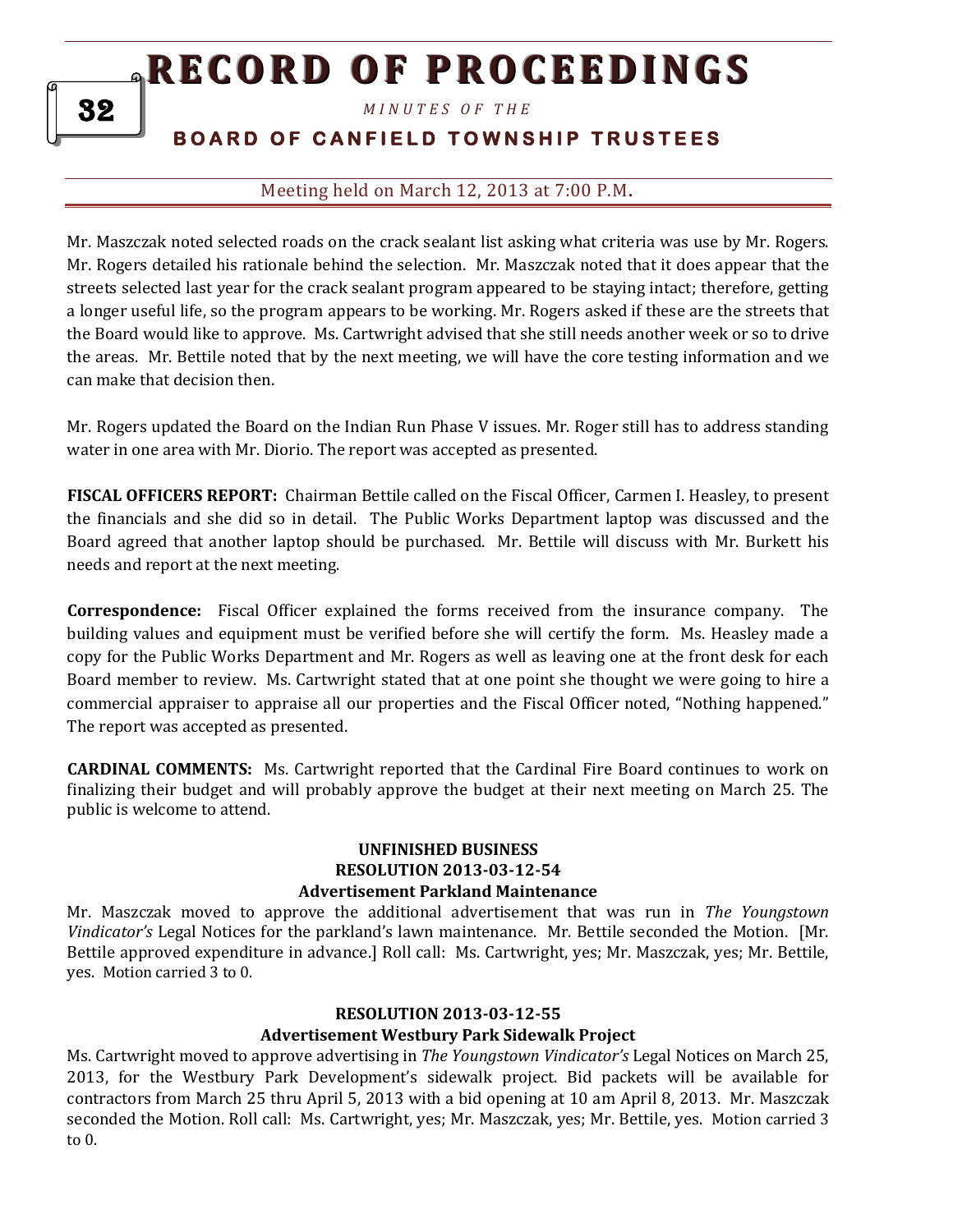*M I N U T E S O F T H E* 

# **BOARD OF CANFIELD TOWNSHIP TRUSTEES**

Meeting held on March 12, 2013 at 7:00 P.M**.**

#### **RESOLUTION 2013-03-12-56**

### **Mahoning County Township Association's Spring Dinner**

Mr. Maszczak moved that the Township pay for all elected officials and employees of the Township to attend the Mahoning County Township Association's (MCTA) Spring Dinner, Thursday, March 28, at McMahon Hall Mill Creek MetroParks, which is being hosted by Canfield Township's Trustees at a cost of \$24 per person. The Motion was seconded by Ms. Cartwright. Discussion: Ms. Cartwright explained that every 4 years the Township is asked to host a dinner for the Association. Roll call: Ms. Cartwright, yes; Mr. Maszczak, yes; Mr. Bettile, yes. Motion carried 3 to 0.

#### **RESOLUTION 2013-03-12-57 Bob's Lock and Key**

Mr. Bettile moved to approve Bob's Lock and Key for the work/locks to the Township buildings doors not to exceed \$950.00. The Motion was seconded by Ms. Cartwright. Discussion: Mr. Bettile explained why this was needed and that he approved this expenditure in advance last summer. Roll call: Ms. Cartwright, yes; Mr. Maszczak, yes; Mr. Bettile, yes. Motion carried 3 to 0.

#### **NEW BUSINESS RESOLUTION 2013-3-12-58 AED Purchase**

Mr. Cartwright moved to purchase an Automated External Defibrillator (AED) and outdoor storage cabinet for the Township's Park on Herbert Road at a cost not to exceed \$2000.00. The Motion was seconded by Mr. Bettile. Discussion: Ms. Cartwright explained that these items have been researched and suggested by our Fire Chief Donald Hutchison and upon his recommendation it would be available from April to October since after that it would be exposed to severe weather. Ms. Cartwright explained the availability of a \$500.00 grant that the Township should apply for noting that each Trustee has a copy of the application for the grant that they received at the recent MCTA meeting. Roll call: Ms. Cartwright, yes; Mr. Maszczak, yes; Mr. Bettile, yes. Motion carried 3 to 0.

#### **RESOLUTION 2013-03-12-59 Purchase Order**

Mr. Maszczak moved to approve purchase order PO 35-2013 in the amount of \$2,000.00 for the purpose of encumbering the funds of the Township. The Motion was seconded by Mr. Bettile. Roll call: Ms. Cartwright, yes; Mr. Maszczak, yes; Mr. Bettile, yes. Motion carried 3 to 0.

### **RESOLUTION 2013-03-12-60 Warrant Payments**

Ms. Cartwright moved to approve Warrants #12628 thru #12649 & #8649 thru #8669 including electronic payments #42-2013 thru #58-2013 in the total amount of \$63,352.43 as general obligations of the Township. The Fiscal Officer explained earlier that the numbers to the Warrants have been reset. The Motion was seconded by Bettile. Roll call: Ms. Cartwright, yes; Mr. Maszczak, yes; Mr. Bettile, yes. Motion carried 3 to 0.